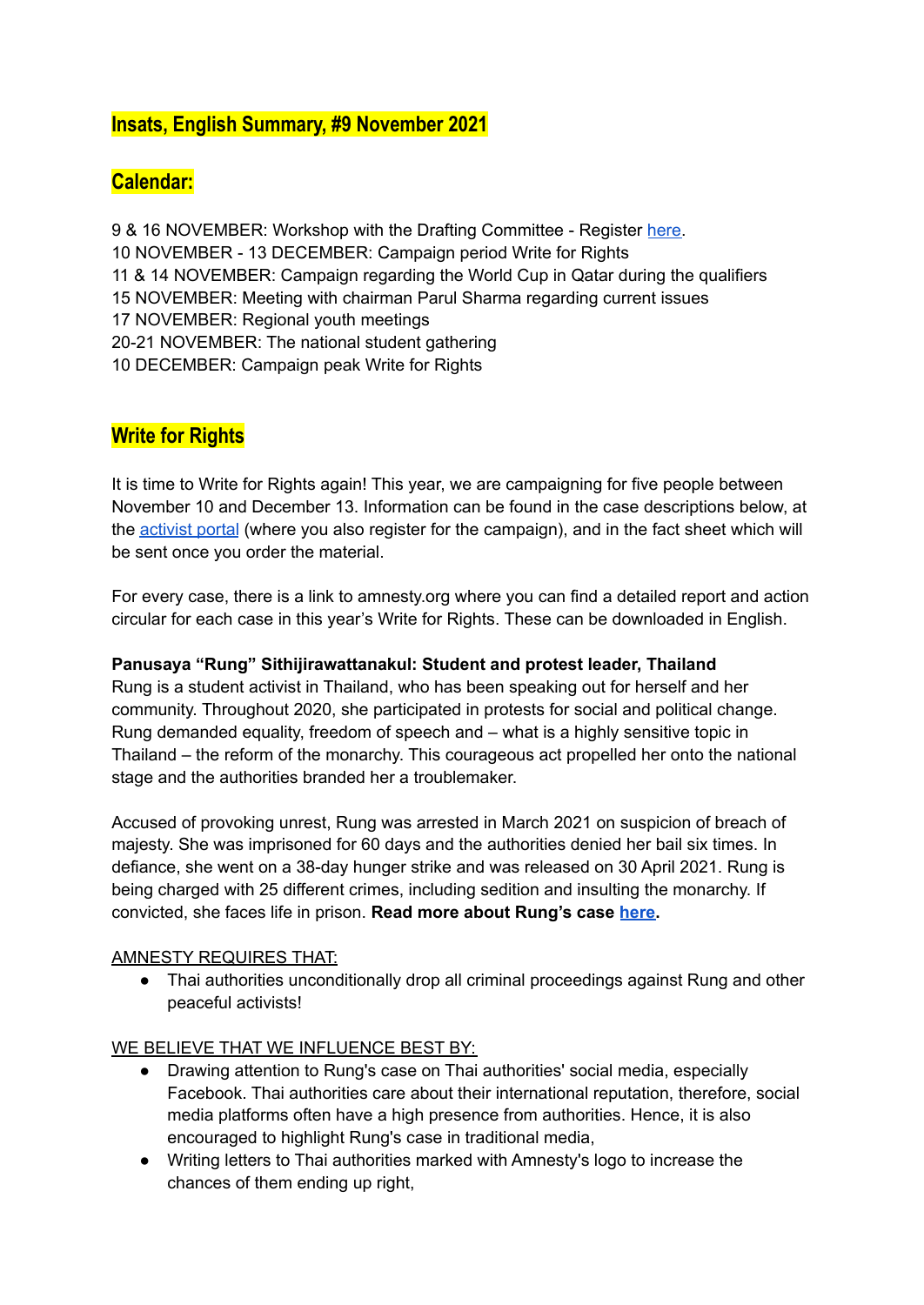• Organizing demonstrations for Rung.

## **Imoleayo Adeyeun Michael: #EndSARS-protester, Nigeria**

Imoleayo Michael joined a demonstration against violence, extortion and killings by the police's Special Anti-Robbery Squad (SARS) in Nigeria in October 2020. Imoleayo, a young computer programmer, promoted the marches on Twitter and Facebook, using the viral hashtag #EndSARS.

Two weeks later, 20 armed men violently raided Imoleayo's home and locked his family in a room. The armed men then blindfolded Imoleayo, and took him to the headquarters of the state security service, where they held him in an underground cell for 41 days in horrible conditions. He had no access to a lawyer or his family and was interrogated five times, without a lawyer present. Imoleayo suffered pneumonia and was eventually released on bail in December 2020. Now, he is facing trumped-up charges of "conspiracy with others to disturb public peace" and "disturbing public peace". **Read more about Imoleayo's case [here](https://www.amnesty.org/en/documents/pol32/4579/2021/en/).**

### AMNESTY REQUIRES THAT:

● Nigerian authorities drop all charges against Imoleayo!

### WE BELIEVE THAT WE INFLUENCE BEST BY:

- Sending a steady stream of written letters and emails to Nigeria's Minister of Justice,
- Creating digital advocacy actions via Twitter and Facebook, directed at the Minister of Justice, and using the hashtag #FreeImoleayo,
- Paying attention to Imoleayo's case and the #EndSARS protests in traditional media.

### **Mikita Zalatrou: Teenager, Belarus**

Until recently, Mikita Zalatarou was a typical teenager. Now, the 17-year-old's life has drastically changed. It all began in Homel, Belarus, in August 2020, says Mikita's dad. People were peacefully protesting the recent presidential election results, and Mikita was waiting for a friend nearby when police moved in. As the crowd began running, someone told Mikita to run too – so he did.

The following day, police officers came to Mikita's door. They arrested him, beat him and accused him of throwing a Molotov cocktail at two police officers the night before. While in custody, they beat Mikita, who suffers from epilepsy, with an electric shock truncheon. Officers interrogated him without a lawyer or responsible adult present, and locked him up for six months before putting him on trial. Mikita was convicted, even though video evidence did not show him taking part in violence. Media reports on the demonstrations mentioned no mass unrest. Still, the judge sentenced him to five years in a child educational prison colony. **Read more about Mikita's case [here](https://www.amnesty.org/en/documents/pol32/4577/2021/en/)**.

### AMNESTY REQUIRES THAT:

● Belarusian authorities release Mikita and ensure he gets a fair trial!

### WE BELIEVE THAT WE INFLUENCE BEST BY: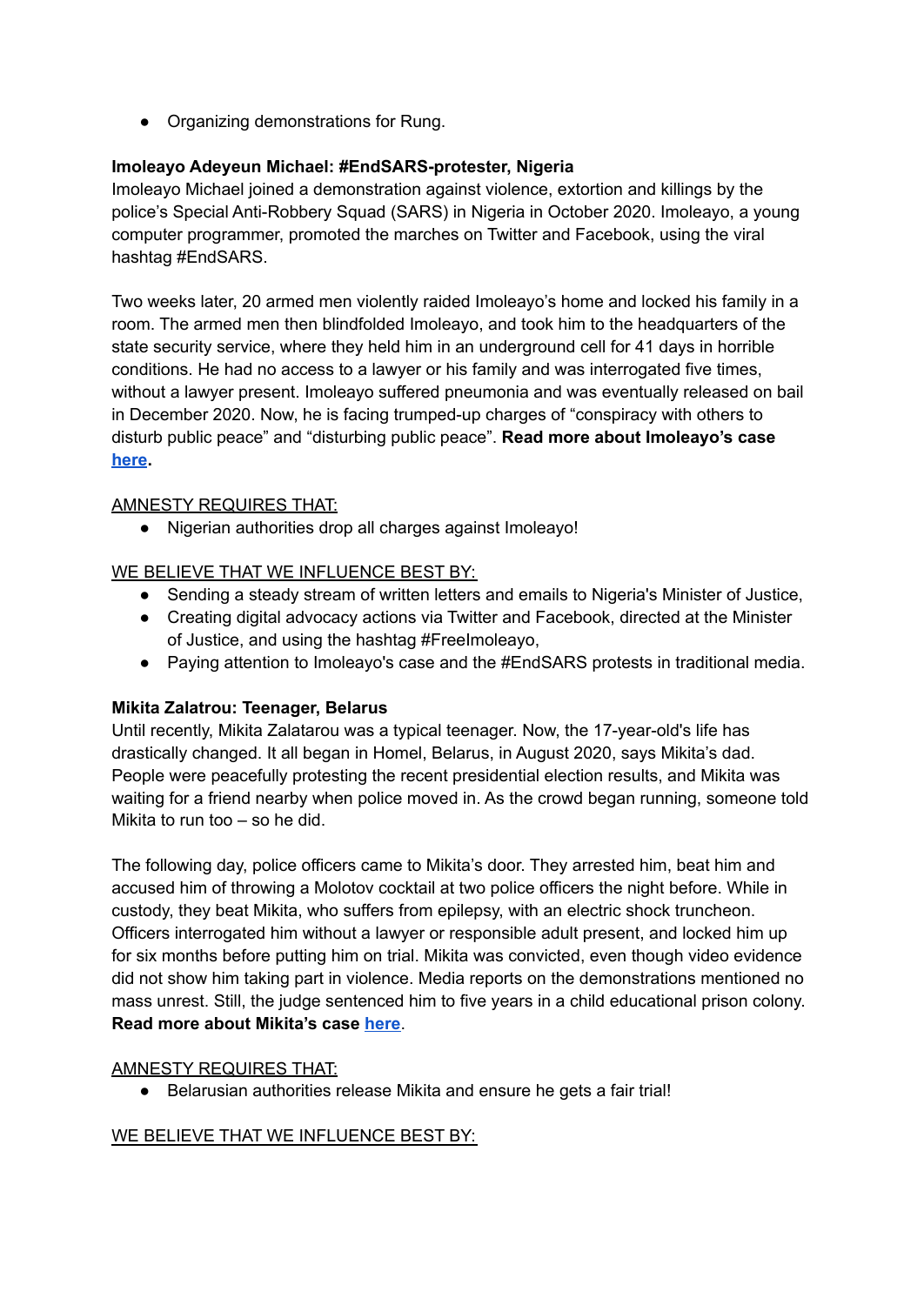- Putting continuous pressure on the Belarusian authorities through written letters and social media posts, emphasizing the special circumstances as well as including Amnesty's main demands,
- Cooperate with human rights organizations in Belarus, such as the Belarusian National Youth Council (RADA).

### **Bernardo Caal Xól: Teacher and activist, Guatemala**

Bernardo Caal Xól carries an entire people in his heart. Through his teaching and his union commitment, he has made it his life's mission to strengthen the position of his people: the indigenous people of Maya Q'eqchi' in north central Guatemala. When a state-contracted company began construction of dams in the Q'eqchi's sacred Cahabón River, Bernardo and his people protested. It had already led to clear-cut forests: now they would also lose the water they need for their survival. Authorities had not consulted the Maya Q'eqchi' people before construction, which is a requirement under international law.

Bernado's efforts put him at odds with the company as well as with elites in the country. He was subjected to smear campaigns and repeated baseless accusations, e.g. for criminal acts that are said to have occurred during a construction protest, even though Bernardo was not present at the incident. In 2018, he was convicted in court without evidence and sentenced to more than 7 years in prison. **Read more about Bernado's case [here](https://www.amnesty.org/en/documents/pol32/4572/2021/en/)**.

#### AMNESTY REQUIRES THAT:

● All charges against Bernardo are dropped, and that he is immediately and unconditionally released from prison!

### WE BELIEVE THAT WE INFLUENCE BEST BY:

- Continuously sending written letters to the Guatemalan Embassy in Sweden (due to an unreliable postal system in Guatemala),
- Tagging Guatemala's public prosecutor on Facebook and Twitter, along with our demands and the hashtag #komonil, which means solidarity on Q'eqchi',
- Drawing attention to Bernardo's and his people's situation through outreach activities, such as demonstrations or cooperation with organizations involved in similar issues.

#### **Janna Jihad: Journalist, Israel/OPT**

15-year old Palestinian Janna Jihad lives in the Israeli-occupied West Bank, where Palestinians face systematic discrimination and harassment. When Janna was seven, the Israeli military killed her uncle. From that day on, Janna recorded and exposed the racist brutality her community experiences at the hands of Israeli forces. At 13, Janna was recognized as one of the youngest journalists in the world.

Palestinian children are particularly affected by the military oppression. Many have been killed and injured by Israeli forces. Israel has signed the Convention on the Rights of the Child, yet fails to extend those protections to Palestinian children in the Occupied Palestinian Territories. By contrast, Israeli children living in illegal settlements are protected. Janna's uncompromising journalism has made her a target for harassment and death threats. But she does not give up. **Read more about Janna's case [here](https://www.amnesty.org/en/documents/pol32/4580/2021/en/)**.

#### AMNESTY REQUIRES THAT: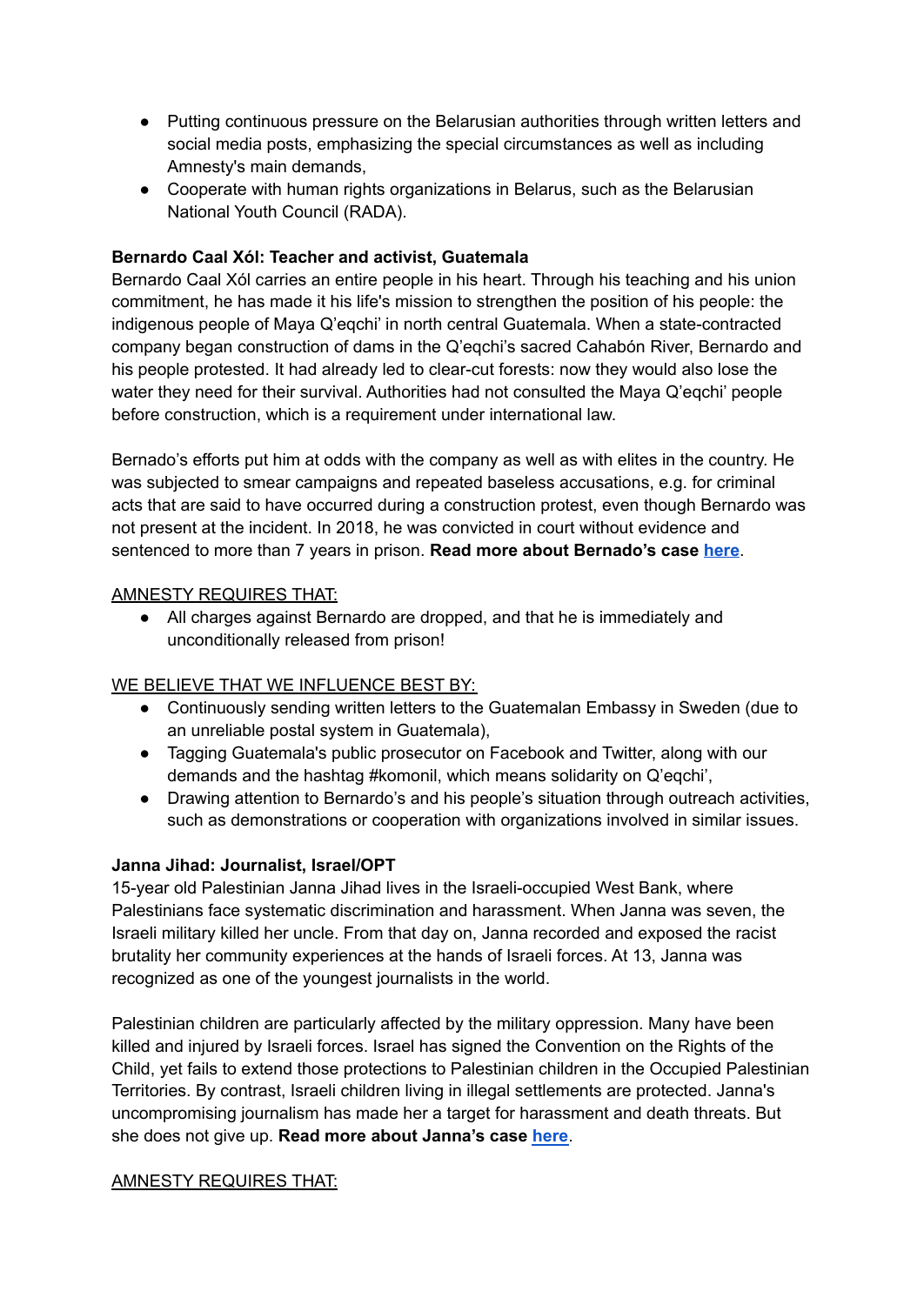● Israel follows the Convention on the Rights of the Child and protects all, including Palestinian, children from discrimination and violence!

### WE BELIEVE THAT WE INFLUENCE BEST BY:

- Sending written letters as soon as possible to the Israeli authorities, and in particular to the Special Committee on the Rights of the Child in the Knesset,
- Posting on Facebook and Twitter, tagging the Prime Minister of Israel, @naftalibennett,
- Spreading Janna's videos on your own channels, and use the hashtag #defendjannaOPT,
- Collaborating with organizations that have an active youth engagement in Palestine.

Fartun Andersson Ramnemo / [fartun.andersson-ramnemo@amnesty.se](mailto:fartun.andersson-ramnemo@amnesty.se) (contact person for this year's Write for Rights) Mathilda Gustafsson / [mathilda.gustafsson@amnesty.se](mailto:mathilda.gustafsson@amnesty.se)

# **Looking back at last year's cases**

Last year, Write for Rights focused on the human right to peacefully protest. Six cases were chosen, and we collected a total of 55,909 signatures during the campaign. In three out of the six cases, the individuals have been acquitted/released since Write for Rights. Together we can make a difference! Below, you will find information about last year's cases.

### **All pride participants at METU University in Ankara have been acquitted!**

More than two years ago, a peaceful Pride Parade in Ankara was met by police using pepper spray, rubber bullets and tear gas. The participants were arrested and forced into a lengthy legal process. Now, they have been acquitted! Read more [here](https://www.amnesty.org/en/latest/news/2021/10/turkey-welcome-acquittal-of-all-pride-participants-a-victory-that-should-never-have-been-necessary/), and see a video from two of the students, Melike Balkan and Özgür Gür, [here](https://drive.google.com/file/d/19tglL6MEcFJo2vW35Ge6hz4gmHNfMh2f/view).

### **Journalist Andrea Sahouri has been released!**

During last year's BLM demonstrations in the USA, Andrea Sahouri was pepper sprayed and arrested by police, despite repeatedly identifying herself as a journalist. She has since been acquitted! Read more [here](https://www.amnesty.se/aktuellt/journalisten-andrea-sahouri-har-blivit-friad/) and see Andrea's video [here.](https://drive.google.com/file/d/1Fap-xh4enxlTMexbafyE4a_3iwuGBsC8/view)

### **Khaled Drareni has been released, but Algerian authorities continue to oppress Hirak activists**

On February 19 and 20, President Abdelmadjid Tebboune decided to release protesters who had participated in either Hirak demonstrations or online publications. At least 37 people, including Khaled Drareni, were released, but 31 people are still in custody. Read more [here.](https://www.amnesty.se/aktuellt/khaled-drareni-har-slappts-fri-men-de-algeriska-myndigheterna-fortsatter-att-fortrycka-hirak-aktivister/)

### **Derrick 'Dwreck' Ingram**

Here is a greeting from Dwreck to everyone who has been involved in his case: *Thanks to everyone who took action on my behalf after I was targeted by the New York police because of my activism. I'm glad the case against me has been dismissed, but we still have lots of work to do to dismantle white supremacy and build an anti-racist country and world. I would*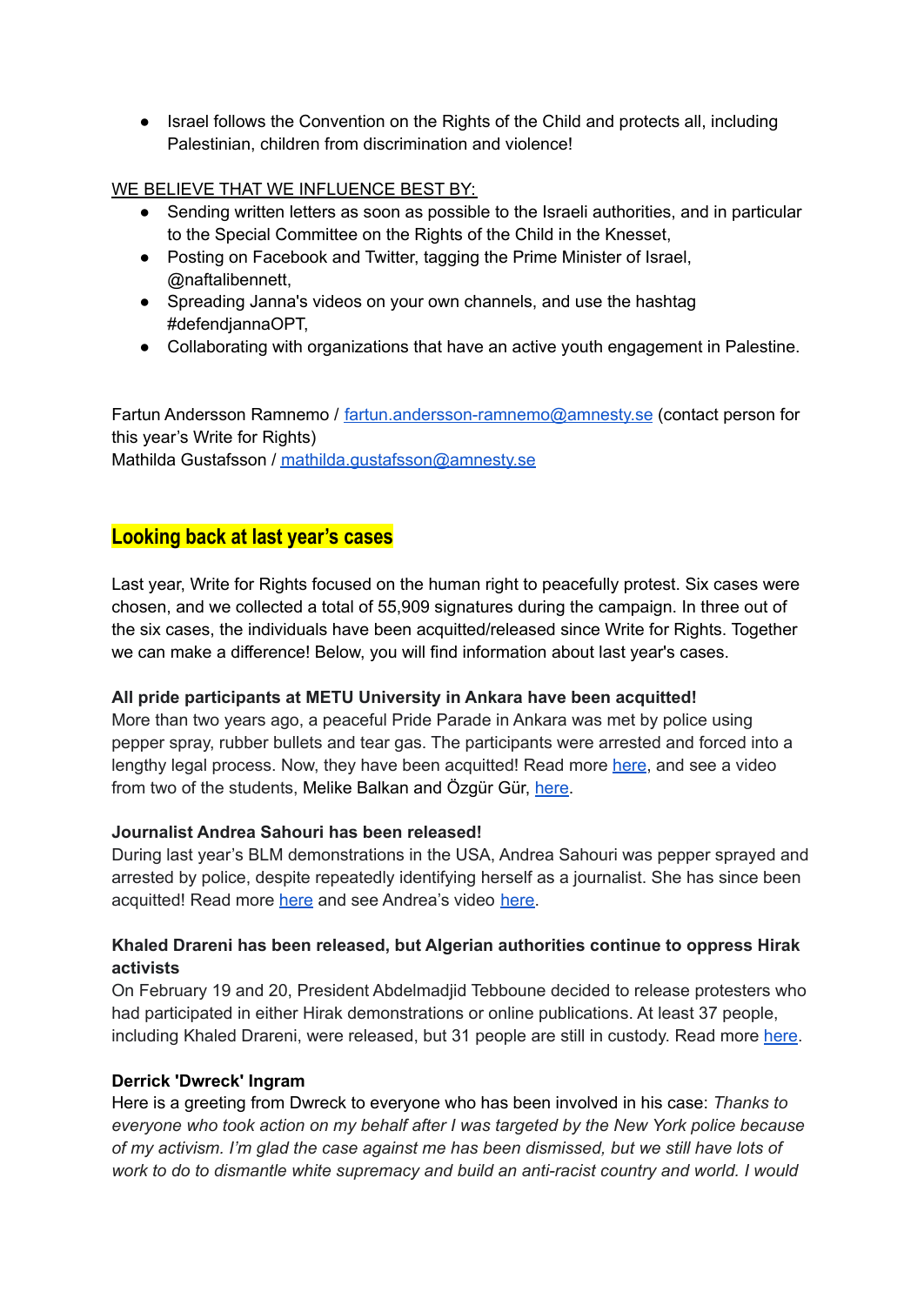*like to give a shout-out to Amnesty International members worldwide who are in the struggle against police violence and for racial justice, both in the US and their own countries. Our fight for liberation is bound together across borders.*

#### **Fatemeh Davand's and Gustavo Gatica's cases**

We will continue fighting for Fatemeh Davand's and Gustavo Gatica's human rights. Fatemeh peacefully protested in Iran 2019 against the government, and has been sentenced to seven years in prison and 30 lashes. Student Gustavo protested in Chile in 2019. He was one of the protesters who was hit by police rubber bullets, and became permanently blind.

Fartun Andersson Ramnemo / [fartun.andersson-ramnemo@amnesty.se](mailto:fartun.andersson-ramnemo@amnesty.se)

## **Let's go! We continue to give a #RedCardtoFIFA in November**

After a magnificent effort and success in collecting signatures in connection with Sweden's World Cup qualifiers in October, we will continue putting pressure on FIFA! The November qualifiers (on the 11th & 14th) are coming up, and we have another opportunity to act. You can use the material and ideas from the October campaign and, of course, also let your creativity flow!

Submit your order via this [form](http://aktivism.amnesty.se/forms/materialbestallning-vm-kvalmatcherna-oktober) to receive either printed or digital material (to print yourself). **Deadline for ordering printed material: November 5.** Note: the signatures need to be received by the secretariat no later than November 21.

Daniel Lundh / [daniel.lundh@amnesty.se,](mailto:daniel.lundh@amnesty.se) 070 914 4681

# **Covid-19: Attacks on freedom of expression and dissemination of misinformation threaten public health**

Amnesty's report Silenced and [misinformed:](https://www.amnesty.org/en/documents/pol30/4751/2021/en/) Freedom of expression in danger during [Covid-19](https://www.amnesty.org/en/documents/pol30/4751/2021/en/) shows how governments and authorities have used censorship and punishment during the pandemic, thereby reducing the reliability of the information that reaches people. Governments are using new legislation to shut down sources of independent reporting, while attacking people who have been critical towards their government's management of Covid-19. This is a serious threat to both freedom of expression and the right to health.

Would you like to stand up for freedom of expression? Use Amnesty's report to write a newspaper article, or highlight it through social media. To get access to social media pictures linked to the report, email Fartun or Sara.

Fartun Andersson Ramnemo / [fartun.andersson-ramnemo@amnesty.se](mailto:fartun.andersson-ramnemo@amnesty.se) Sara Friman / [sara.friman@amnesty.se](mailto:sara.friman@amnesty.se)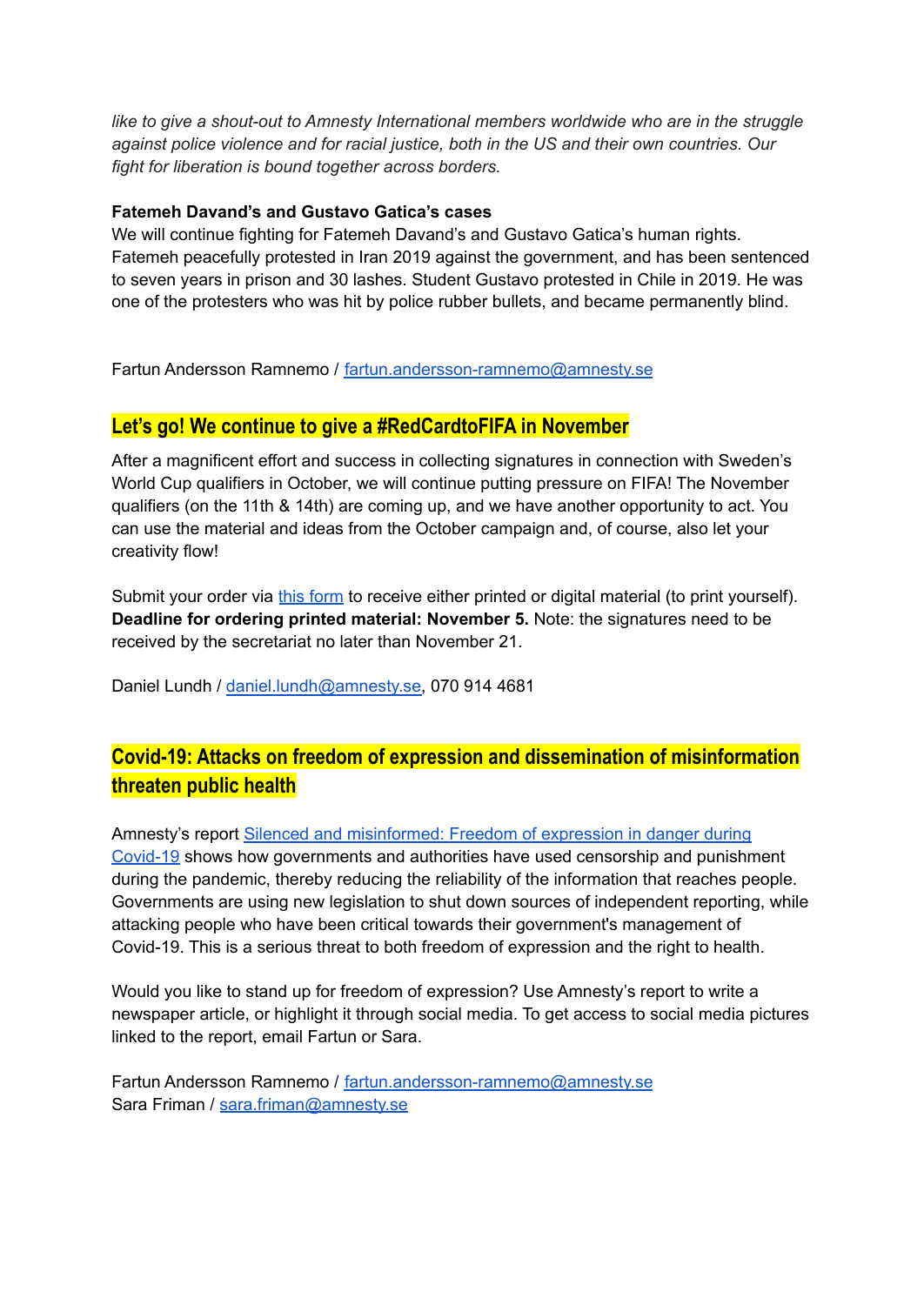# **The Secretary General's corner**

- Amnesty International Hongkong as well as the regional office of Amnesty in Hongkong is sadly closing with immediate effect, after 40 years of presence in the region. The decision was made due to the current development in the region and as a measure to keep staff and elected representatives safe.
- Johnson Yeung Ching Yin, student activist and chairman of the local section describes the choice to close as extremely difficult, but necessary, and reminds us to look at similar developments around the world.
- Johnson Yeung Ching Yin also encourages us to turn this to something positive, and reminds us to continue our work of becoming a strong grass root movement.

Anna Johansson / [anna.johansson@amnesty.se](mailto:anna.johansson@amnesty.se)

## **Meet chairman Parul Sharma - on current topics in Amnesty**

In September, the Global Assembly meeting was held. On November 15, you have the opportunity to digitally meet chairman Parul Sharma, vice chairman Anna Fairbrass, and Acting Secretary General Anna Johansson. You will, among other things, have the opportunity to update yourself on current discussions and decisions from the Global Assembly meeting, and what issues the board sees as priorities for Amnesty Sweden in the future. The meeting will be held between 18-19.30 and it will be in Swedish. Register [here.](https://aktivism.amnesty.se/forms/mote-om-aktuella-fragor-i-amnesty/)

Lina Jakobsson / [lina.jakobsson@amnesty.se](mailto:lina.jakobsson@amnesty.se)

## **National media group!**

.

Many groups are using writing as part of their advocacy work. Therefore, we are in the process of creating a national media group that will support activists, e.g. by editing letters/articles and arranging workshops on interviewing and writing. Are you a journalist, student in journalism or have similar experience from communicative work? If you are interested in joining the group, contact Marianne for more information!

Marianne Gyllenpistol / [marianne.gyllenpistol@amnesty.se,](mailto:marianne.gyllenpistol@amnesty.se) 070 744 5793

## **Student gathering 20-21/11**

Dear Student Activists,

We are excited to invite you to our Annual Student Gathering, which will take place online on Zoom on November 20 and 21. Among other activities, the gathering will encompass a lecture on LGBTQI+ rights in Europe (on November 21, at 10 am). If you are interested in